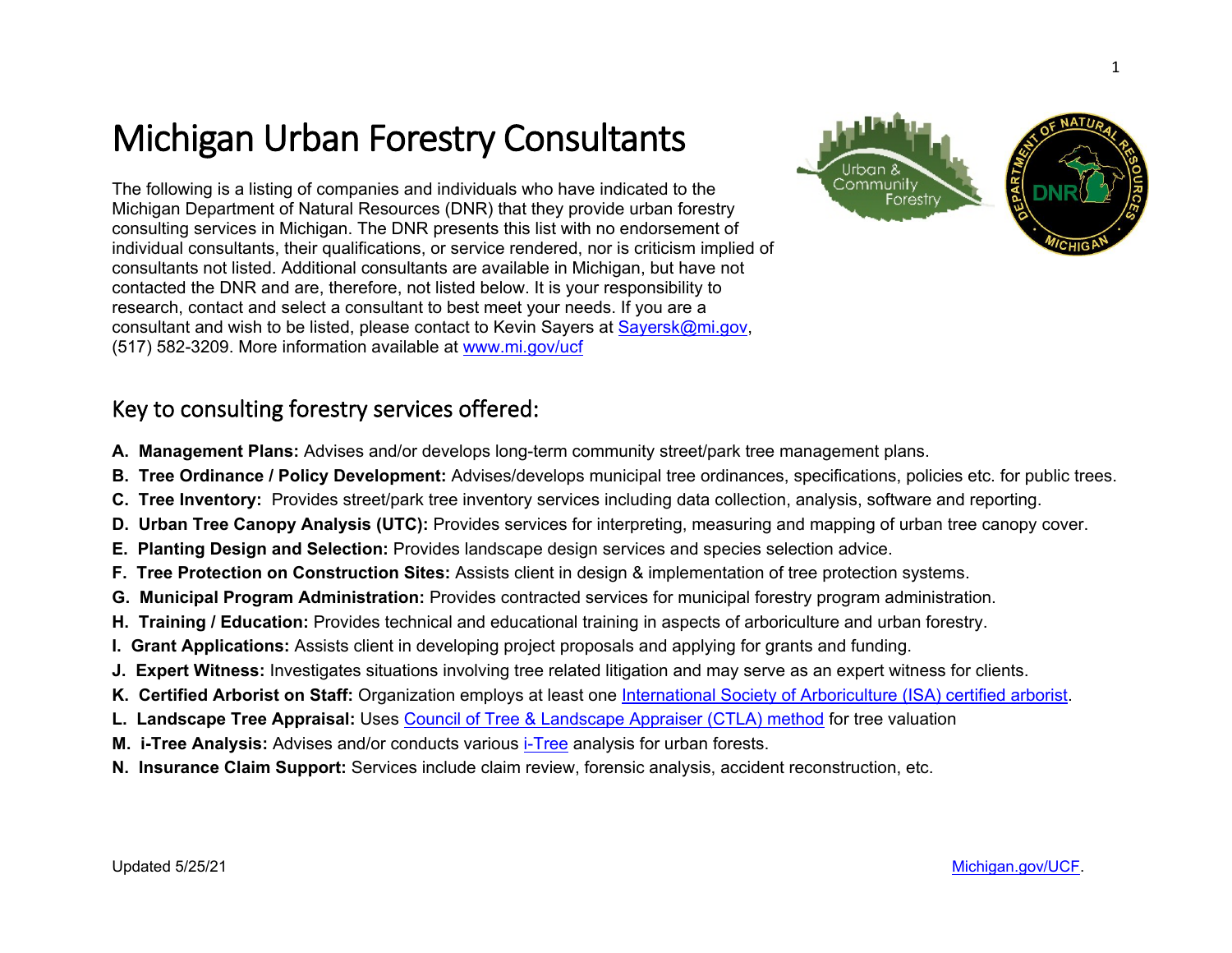

Map of Michigan urban forestry consultant areas ("Area" column for table below):

Updated 5/25/21 [Michigan.gov/UCF.](http://www.michigan.gov/UCF)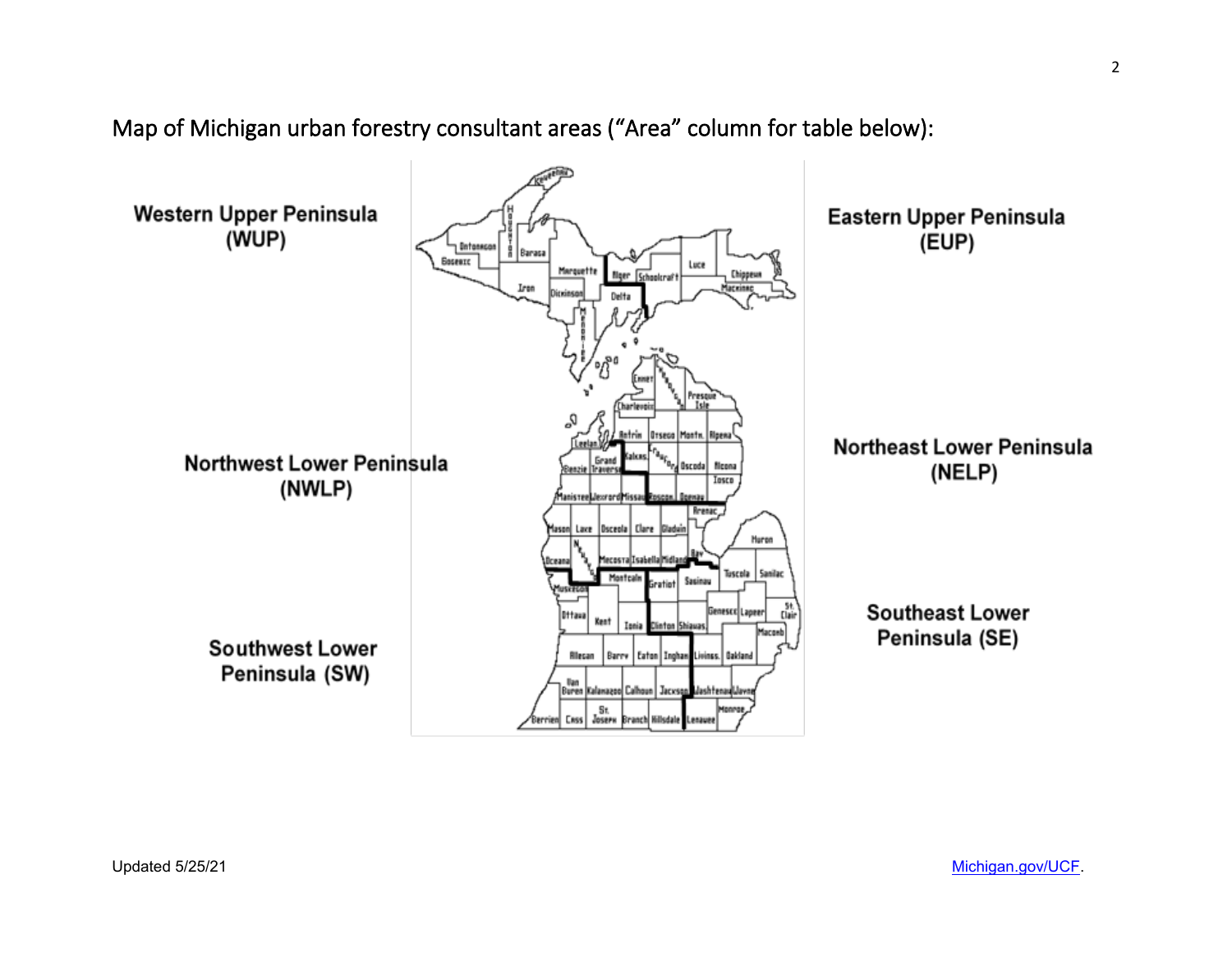| <b>Company</b>                                          | <b>Address</b>                                                                         | <b>Contact</b>                 | <b>Area</b>                              | Mgt plans<br>⋖          | Ordinance<br>$\mathbf{m}$ | <b>Inventory</b>        | UTC<br>$O_1$ $O_2$ | Design<br>$\stackrel{\rightarrow}{\boxplus}$ | Protection<br>凿         | - Municipa<br><b>C</b> | Training<br>$\mathbf T$ | Grants       | - Witness<br>$\rightarrow$ | $-$ Certified<br>$\propto$ | Appraisal    | $M - i$ -Tree | - Insurance<br>$\mathsf Z$ |
|---------------------------------------------------------|----------------------------------------------------------------------------------------|--------------------------------|------------------------------------------|-------------------------|---------------------------|-------------------------|--------------------|----------------------------------------------|-------------------------|------------------------|-------------------------|--------------|----------------------------|----------------------------|--------------|---------------|----------------------------|
| <b>Plant Scape</b><br><b>Consultants</b>                | 1464 Hartwig Ave.<br>Troy, MI 48098<br>Phone: 248-879-6737<br>Web:                     | <b>Karen Auch</b>              | <b>SE</b>                                |                         |                           |                         |                    | ✓                                            | $\checkmark$            |                        | ✓                       |              |                            | ✓                          |              |               |                            |
| <b>Forestry</b><br><b>Consulting</b><br><b>Services</b> | 14146 Wagon Wheel Ct.<br>Chelsea, MI 48118<br>Phone: 734-255-5148                      | <b>Paul Bairley</b>            | NELP.<br><b>NWLP</b><br>SW.<br><b>SE</b> | $\checkmark$            | $\checkmark$              | $\checkmark$            |                    | $\checkmark$                                 | $\overline{\checkmark}$ | $\checkmark$           | $\checkmark$            | $\checkmark$ | $\checkmark$               |                            | ✓            |               |                            |
| <b>SavATree</b>                                         | 2427 John R. Rd.<br>Troy, MI 48084<br>Phone: 248.588.0202<br>Web: www.savatree.com/    | <b>Michael</b><br>Galvin       | <b>ALL</b>                               | $\checkmark$            | $\checkmark$              | $\checkmark$            | $\checkmark$       | $\checkmark$                                 | $\checkmark$            | $\checkmark$           |                         |              | $\checkmark$               | $\checkmark$               | $\checkmark$ | $\checkmark$  |                            |
| <b>Azavea</b>                                           | 340 N 12th St. Ste. 402,<br>Philadelphia, PA<br>Phone: 215-701-7506<br>Web: azavea.com | <b>Deborah</b><br><b>Boyer</b> | <b>ALL</b>                               |                         |                           | $\checkmark$            |                    |                                              |                         |                        |                         | $\checkmark$ |                            |                            |              |               |                            |
| Forecon, Inc                                            | 1890 East Main St.<br>Falconer, NY 14782<br>Phone 716-664-5602<br>Web: foreconinc.com  | Lori<br>Brockelbank,           | <b>ALL</b>                               | $\overline{\checkmark}$ | $\overline{\checkmark}$   | $\overline{\checkmark}$ | $\sqrt{}$          | $\overline{\checkmark}$                      | $\overline{\checkmark}$ | $\checkmark$           | $\checkmark$            |              | $\checkmark$               | $\checkmark$               | $\checkmark$ |               |                            |
| <b>BC Tree</b><br><b>Consulting</b>                     | 21659 Bedford Dr.<br>Northville, MI 48167<br>Phone: 313-300-3479                       | <b>Brian Colter</b>            | <b>SE</b>                                |                         |                           | $\checkmark$            |                    |                                              |                         |                        |                         |              |                            | ✓                          |              |               |                            |
| <b>Jones Tree</b><br>Consulting,<br><b>LLC</b>          | 3427 Beechway Blvd.<br><b>Toledo, OH 43614</b><br>Phone: 484-798-2870                  | <b>Grant Jones</b>             | <b>SE</b>                                |                         | $\checkmark$              |                         |                    |                                              | $\checkmark$            |                        | $\checkmark$            |              |                            |                            | $\checkmark$ |               |                            |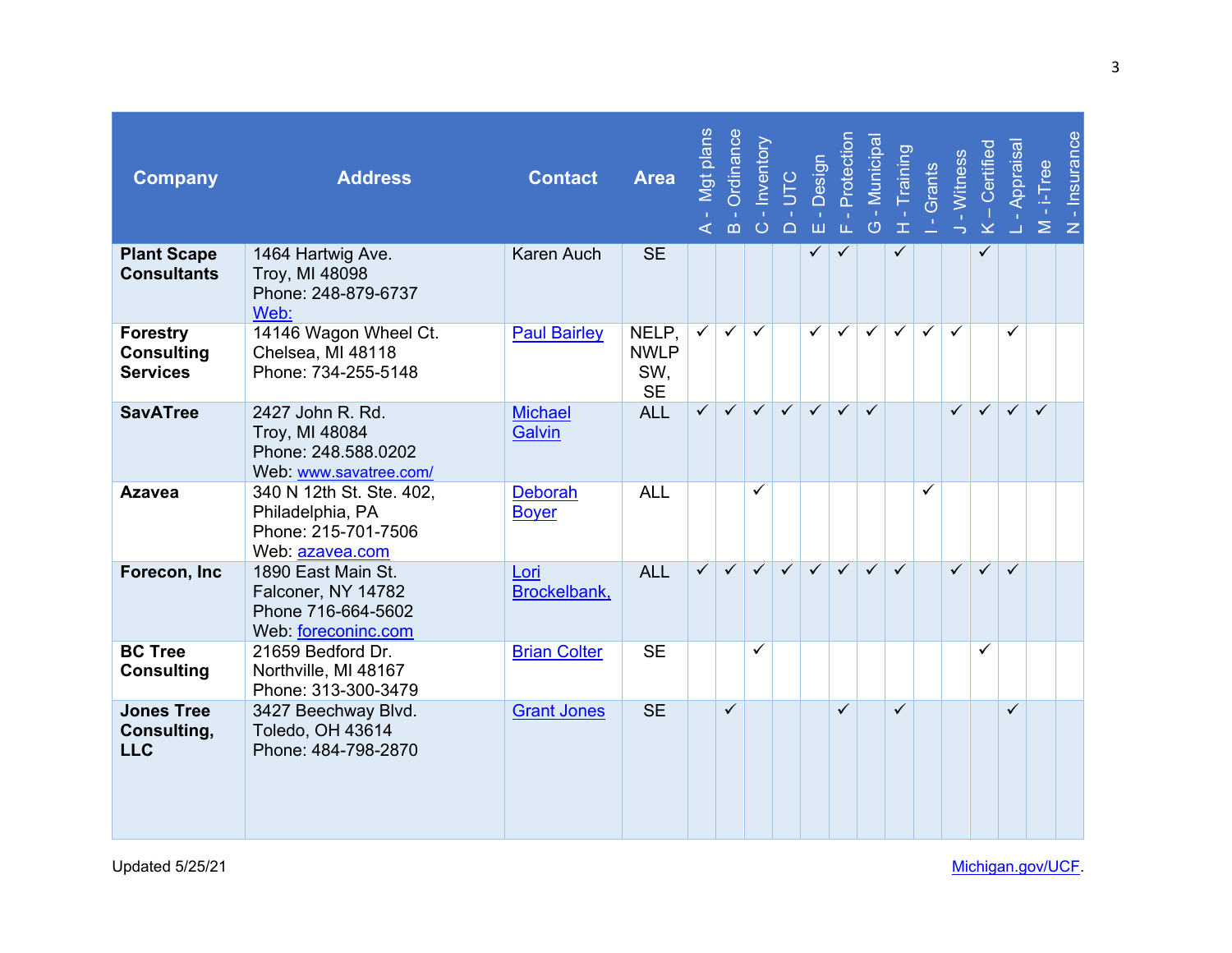| <b>Company</b>                                                               | <b>Address</b>                                                                                                | <b>Contact</b>                  | <b>Area</b>                                 | Mgt plans<br>⋖          | Ordinance<br>$\Omega$   | Inventory<br>$\circ$ | <b>UTC</b><br>$\Box$ | Design<br>$\mathbf{u}$<br>ш | Protection<br>$\mathbf{L}$ . | Municipa<br>$\circ$     | Training<br>$\pm$ | Grants       | Witness                 | - Certified<br>$\geq$   | Appraisa                | $-1$ -Tree<br>$\geq$ | - Insurance<br>$\overline{z}$ |
|------------------------------------------------------------------------------|---------------------------------------------------------------------------------------------------------------|---------------------------------|---------------------------------------------|-------------------------|-------------------------|----------------------|----------------------|-----------------------------|------------------------------|-------------------------|-------------------|--------------|-------------------------|-------------------------|-------------------------|----------------------|-------------------------------|
| <b>Davey</b><br><b>Resource</b><br>Group, Inc.                               | Grand Rapids & Royal Oak, MI<br>Phone: 248-221-0439<br>Web: davey.com                                         | <b>Lee Mueller</b>              | <b>ALL</b>                                  | ✓                       | ✓                       | ✓                    | ✓                    | $\checkmark$                | ✓                            | ✓                       | ✓                 | ✓            | ✓                       | $\checkmark$            | ✓                       | ✓                    | $\checkmark$                  |
| <b>Drysdale</b><br><b>Forestry &amp;</b><br><b>Consulting</b>                | 408 Leeson Ave.<br>Cadillac, MI 49601<br>Phone: 231-779-2989<br>Web: drysdaleforestry.com                     | Paul<br><b>Drysdale</b>         | SW.<br>EUP,<br>WUP,<br>NELP.<br><b>NWLP</b> | $\checkmark$            | $\checkmark$            | $\checkmark$         |                      | $\checkmark$                | $\checkmark$                 | $\checkmark$            | $\checkmark$      | $\checkmark$ | $\checkmark$            | $\checkmark$            | $\checkmark$            |                      |                               |
| <b>Natural Path</b><br><b>Urban</b><br><b>Forestry</b><br><b>Consultants</b> | 5455 S. Ingleside Ave. #1E<br>Chicago, IL 60615<br>Phone: 773-699-7284<br>Web: naturalpathforestry.com        | <b>Mark</b><br><b>Duntemann</b> | <b>ALL</b>                                  | $\checkmark$            | $\checkmark$            | $\checkmark$         |                      | $\checkmark$                | $\checkmark$                 | $\overline{\checkmark}$ | $\checkmark$      | $\checkmark$ | $\checkmark$            | $\checkmark$            | $\checkmark$            |                      |                               |
| <b>Arbor</b><br><b>Consultants</b>                                           | 2146 Dean Lake Rd. NE<br>Grand Rapids, MI 49505<br>Phone: 616-364-4558<br>Web: https://arbor-consultants.com/ | <b>Vic Foerster</b>             | <b>ALL</b>                                  | $\overline{\checkmark}$ | $\overline{\checkmark}$ | $\checkmark$         |                      |                             | $\checkmark$                 | $\overline{\checkmark}$ | $\checkmark$      |              | $\overline{\checkmark}$ | $\overline{\checkmark}$ | $\checkmark$            |                      |                               |
| Graham<br><b>Forestry</b><br>Services, Inc.                                  | 6729 Trotwood<br>Portage, MI 49024<br>Phone: 269-207-417<br>Web: grahamforestry.com                           | <b>Michael</b><br>Graham        | <b>SW</b>                                   | $\checkmark$            | $\checkmark$            |                      |                      | $\overline{\checkmark}$     | $\overline{\checkmark}$      | $\overline{\checkmark}$ |                   |              | $\checkmark$            | $\overline{\checkmark}$ | $\overline{\checkmark}$ |                      |                               |
| Plan-It Geo,<br>LLC.                                                         | 5690 Webster St.<br>Arvada, CO 80002<br>Phone: 720-988-2048<br>Web: plantigeo.com                             | lan Hanou                       | <b>ALL</b>                                  |                         |                         |                      | $\checkmark$         |                             |                              |                         |                   |              |                         |                         |                         | ✓                    |                               |
| <b>Rootwell</b>                                                              | 3246 Gateway Ledge<br>Commerce Twp., MI 48390<br>Phone: 248-227-5705<br>Web: rootwell.com                     | <b>Scott Harris</b>             | <b>ALL</b>                                  |                         | ✓                       |                      |                      | $\sqrt{ }$                  | $\checkmark$                 |                         | ✓                 |              |                         | ✓                       |                         |                      |                               |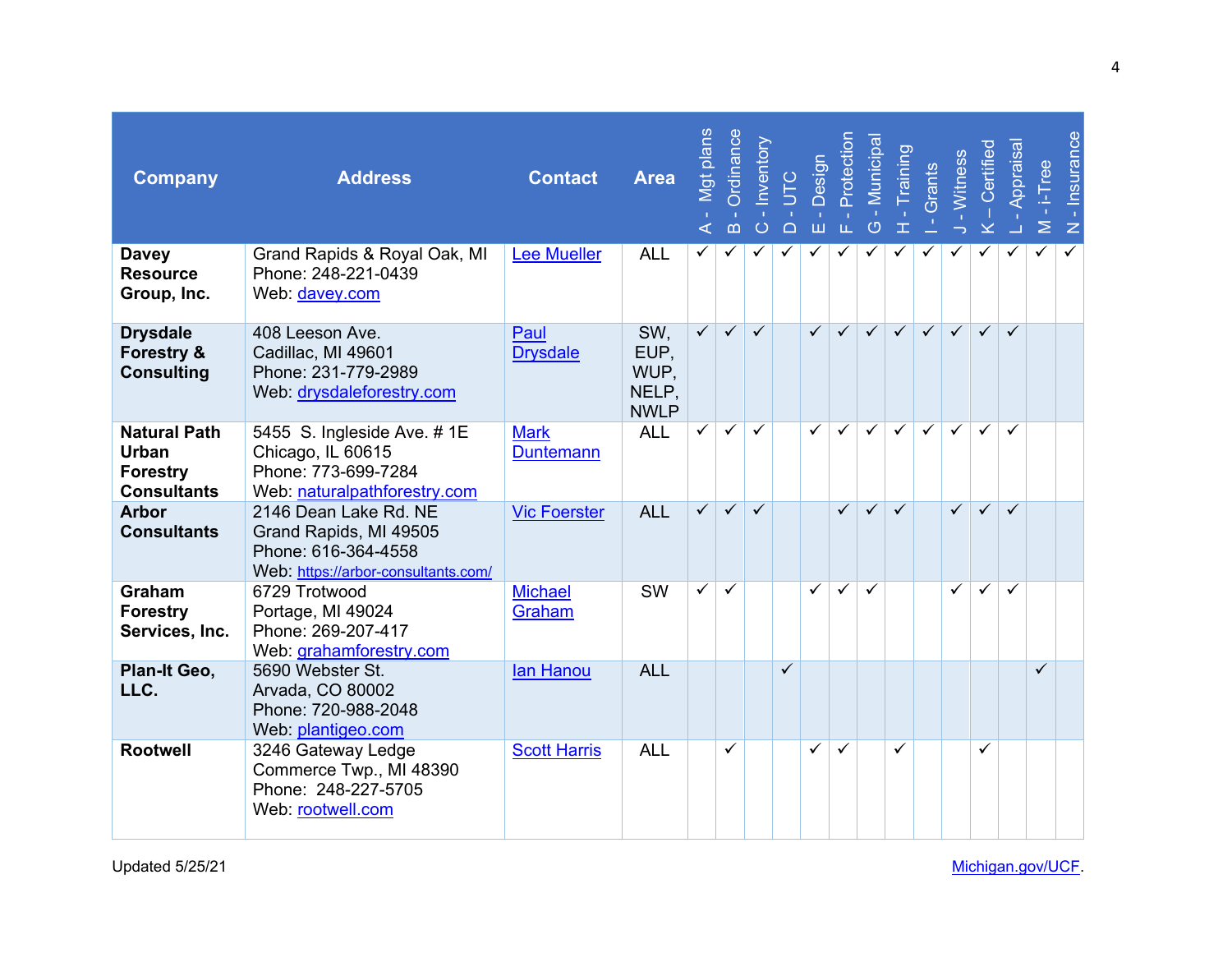| <b>Company</b>                                                         | <b>Address</b>                                                                                      | <b>Contact</b>                           | <b>Area</b>                              | Mgt plans<br>$\triangleleft$ | Ordinance<br>$\mathbf{m}$ | Inventory<br>$\circ$ | $\Box$       | ш            | UTC<br>Design<br>Protection<br>LL. | - Municipa<br>$\circ$ | $\mathbf{I}$ | - Training<br>Grants | J - Witness  | K – Certified           | Appraisal<br>ं ≥ | $-i$ Tree    | <b>Insurance</b><br>$\mathbf{r}$<br>$\mathbb{Z}$ |
|------------------------------------------------------------------------|-----------------------------------------------------------------------------------------------------|------------------------------------------|------------------------------------------|------------------------------|---------------------------|----------------------|--------------|--------------|------------------------------------|-----------------------|--------------|----------------------|--------------|-------------------------|------------------|--------------|--------------------------------------------------|
| <b>Melinda</b><br><b>Jones</b><br><b>Consulting</b><br><b>Services</b> | 111 Lakeview Ave.<br>Houghton Lake, MI 48629<br>Phone: (734) 718-2702                               | <b>Melinda</b><br><b>Jones</b>           | <b>NWLP</b><br>NELP.<br>SW,<br><b>SE</b> |                              |                           |                      |              | ✓            | ✓                                  | ✓                     | ✓            |                      |              |                         |                  |              |                                                  |
| <b>Fair Forests</b><br>Consulting,<br><b>LLC</b>                       | 307 N. Sycamore St.<br>Lansing, MI 48933<br>Phone: (517) 281-0295<br>Web: https://fairforests.com   | <b>Christine</b><br>Carmichael,<br>Ph.D. | <b>ALL</b>                               | $\checkmark$                 | $\checkmark$              |                      |              |              |                                    | $\checkmark$          | $\checkmark$ | $\checkmark$         |              |                         |                  |              |                                                  |
|                                                                        | 4696 Huron Hills Dr.<br>Okemos, MI 48864<br>Phone: 517-355-7533                                     | <b>Jim Kielbaso</b>                      | <b>ALL</b>                               | $\checkmark$                 | $\checkmark$              |                      |              | $\checkmark$ | $\checkmark$                       |                       | ✓            |                      | $\checkmark$ |                         | $\checkmark$     |              |                                                  |
| <b>Bartlett Tree</b><br><b>Expert Co.</b>                              | 900 Kenosha Industrial Dr. SE<br>Grand Rapids, MI 49508<br>Phone: 616-245-9449<br>Web: bartlett.com | <b>Brian</b><br><b>McKenzie</b>          | <b>NWLP</b><br><b>SW</b>                 | $\checkmark$                 |                           | $\checkmark$         |              | $\checkmark$ | $\checkmark$                       |                       | ✓            |                      | $\checkmark$ | $\checkmark$            |                  |              |                                                  |
| <b>Global</b><br><b>Ecosystem</b><br><b>Center</b>                     | 9200 Nana Russell Road<br>Owings, MD 20736<br>Phone: 202-290-3530<br>Web: systemecology.com         | <b>Gary Moll</b>                         | <b>ALL</b>                               |                              |                           |                      | $\checkmark$ |              |                                    |                       |              |                      |              |                         |                  |              |                                                  |
| <b>Knowles</b><br><b>Municipal</b><br>Forestry,<br>LLC.                | 1293 Gale Dr.<br>Kent, OH, 44240<br>Phone: 330-554-3387<br>Web: knowlesforestry.com/                | Jason<br><b>Knowles</b>                  | SW.<br><b>SE</b>                         | $\overline{\checkmark}$      | $\checkmark$              | $\checkmark$         |              | $\checkmark$ | $\overline{\checkmark}$            | $\checkmark$          | $\checkmark$ | $\checkmark$         | $\checkmark$ | ✓                       |                  | $\checkmark$ |                                                  |
| Eric A. Olson<br>& Associates                                          | 1008 Odessa Dr.<br>Holly, MI 48442<br>Phone: 248-634-4320                                           | Eric A.<br>Olson, RLA                    | <b>SE</b>                                | $\checkmark$                 | $\checkmark$              | $\checkmark$         |              | $\checkmark$ | $\overline{\checkmark}$            | $\checkmark$          | $\checkmark$ |                      | $\checkmark$ | $\overline{\checkmark}$ | $\checkmark$     |              |                                                  |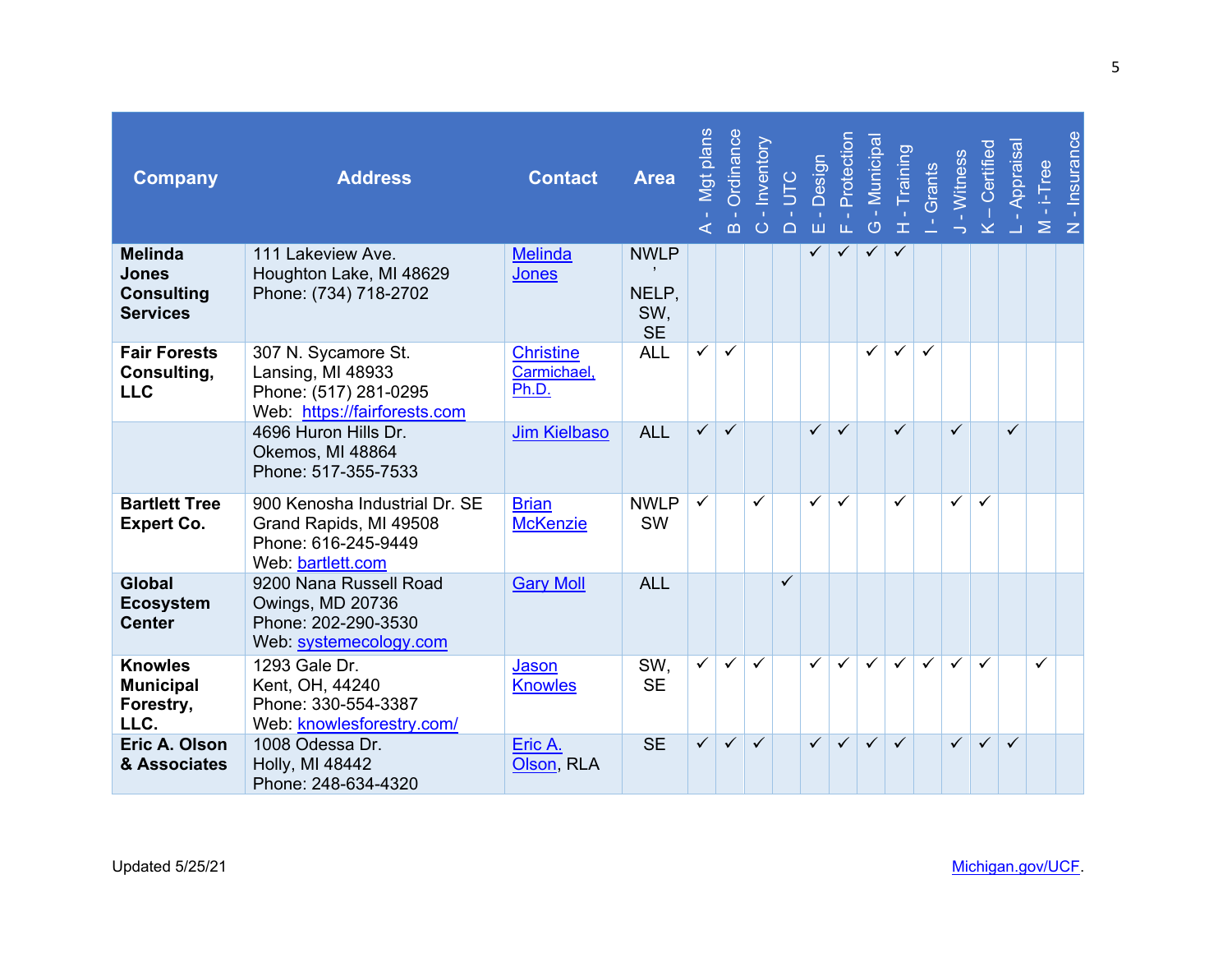| <b>Company</b>                                                | <b>Address</b>                                                                                      | <b>Contact</b>                                    | <b>Area</b>                                          | Mgt plans<br>$\mathbf{I}$<br>$\triangleleft$ | Ordinance<br>$\mathbf{m}$ | Inventory<br>$\circ$    | UTC<br>$\Box$ | Design<br>$\mathbf{I}$<br>Ш | Protection<br>LL.       | <u>Municipa</u><br>$\circ$ | Training<br>$\mathbf T$ | Grants       | <b>Witness</b><br>$\mathbf{L}$ | Certified<br>$\ddot{\underline{\mathsf{x}}}$ | Appraisal               | $-i$ Tree<br>$\geq$     | <b>Insurance</b><br>$\mathbf{u}$<br>$\mathsf{z}$ |
|---------------------------------------------------------------|-----------------------------------------------------------------------------------------------------|---------------------------------------------------|------------------------------------------------------|----------------------------------------------|---------------------------|-------------------------|---------------|-----------------------------|-------------------------|----------------------------|-------------------------|--------------|--------------------------------|----------------------------------------------|-------------------------|-------------------------|--------------------------------------------------|
| <b>Jud Scott</b><br><b>Consulting</b><br><b>Arborist, LLC</b> | 4721 E. 146 <sup>th</sup> St.<br>Carmel, IN 46033<br>Phone: 317-815-8733<br>Web: arboristexpert.com | Jud<br><b>Scott</b>                               | <b>ALL</b>                                           | ✓                                            |                           |                         |               |                             | ✓                       | ✓                          | ✓                       |              | ✓                              | ✓                                            | ✓                       |                         | $\overline{\checkmark}$                          |
| <b>Schillinger</b><br><b>Forestry, LLC</b>                    | 5138 Hidden Glen Drive<br>Traverse City, MI<br>Phone: 231-633-8733                                  | <b>Daniel</b><br><b>Schillinger</b>               | <b>NELP</b><br><b>NWLP</b><br><b>SE</b><br><b>SW</b> | $\checkmark$                                 | $\checkmark$              | $\checkmark$            |               | $\checkmark$                | $\checkmark$            | $\checkmark$               | $\checkmark$            | $\checkmark$ | $\checkmark$                   | $\checkmark$                                 |                         |                         |                                                  |
| <b>Wachtel Tree</b><br>Service, Inc.                          | <b>PO Box 716</b><br>Merton, WI 53056<br>Phone: 262-538-190<br>Web: healthytrees.com/               | <b>Nathan</b><br>Schuettpelz,<br><b>John Gall</b> | <b>ALL</b>                                           | $\checkmark$                                 | $\overline{\checkmark}$   | $\overline{\checkmark}$ | ✓             | $\overline{\checkmark}$     | $\overline{\checkmark}$ | $\overline{\checkmark}$    | $\overline{\checkmark}$ | $\checkmark$ | $\checkmark$                   | $\overline{\checkmark}$                      | $\overline{\checkmark}$ | $\overline{\checkmark}$ | $\checkmark$                                     |
| Steigerwaldt<br>Land<br>Services, Inc.                        | 856 North 4th St.<br>Tomahawk WI, 54487<br>Phone: 715-453-3274<br>Web: https://steigerwaldt.com/    | Lee Ann<br><b>Edward</b><br><b>Steigerwaldt</b>   | EUP,<br><b>WUP</b>                                   | $\checkmark$                                 | $\checkmark$              | $\checkmark$            |               | $\checkmark$                | $\overline{\checkmark}$ | $\checkmark$               | $\checkmark$            | $\checkmark$ | $\checkmark$                   | $\overline{\checkmark}$                      | $\checkmark$            |                         |                                                  |
| <b>Owen Tree</b><br><b>Service</b>                            | 225 N. Lake George Rd<br>Attica, MI 48412<br>Phone: 734-845-0636 cell<br>Web: owentree.com          | Kay<br><b>Sicheneder</b>                          | <b>SE</b>                                            | $\checkmark$                                 | $\checkmark$              | $\checkmark$            |               | $\checkmark$                | $\overline{\checkmark}$ | $\overline{\checkmark}$    | $\checkmark$            |              | $\checkmark$                   | $\overline{\checkmark}$                      | $\overline{\checkmark}$ | $\checkmark$            |                                                  |
| <b>Site Specific,</b><br>Inc.                                 | 3650 Brighton<br>Howell, MI 48843<br>Phone: 810-599-0343                                            | <b>Julie</b><br><b>Stachecki</b>                  | <b>ALL</b>                                           | $\checkmark$                                 |                           | $\checkmark$            |               | $\checkmark$                | $\checkmark$            |                            | $\checkmark$            | $\checkmark$ |                                | $\checkmark$                                 |                         |                         |                                                  |
| <b>Bluestem</b><br><b>Forestry</b><br>Consulting,<br>Inc.     | 49910 South Loop Rd.<br>Drummond, WI 54832<br>Phone: 715-739-6831<br>Web: www.bluestemforestry.com/ | <b>Kelli Tuttle</b>                               | EUP,<br><b>WUP</b>                                   | $\overline{\checkmark}$                      | $\checkmark$              | $\checkmark$            |               | $\checkmark$                | $\overline{\checkmark}$ | $\overline{\checkmark}$    | $\checkmark$            | $\checkmark$ | $\checkmark$                   | $\checkmark$                                 | $\checkmark$            |                         |                                                  |